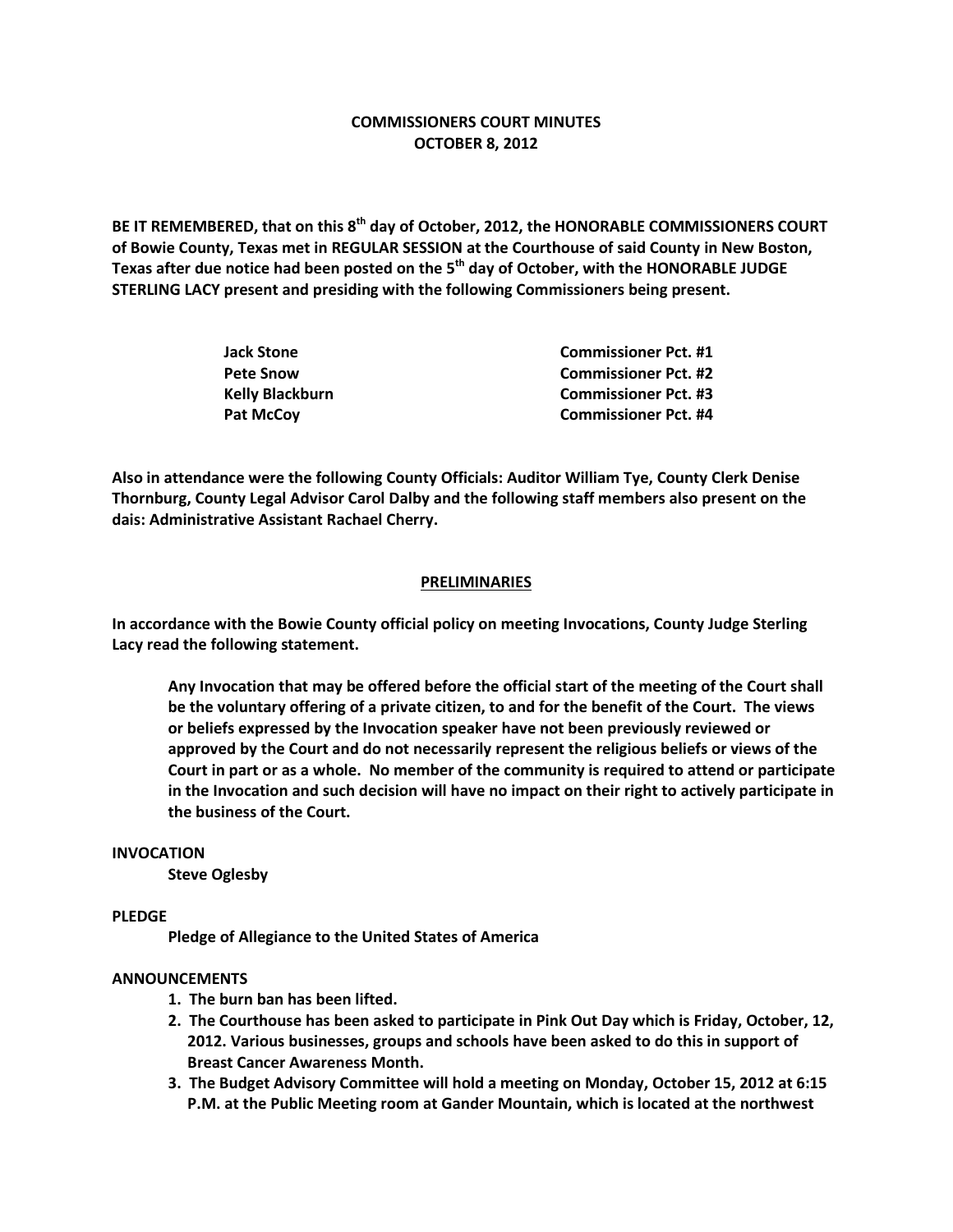**corner of University Ave. and I-30. Judge Lacy has added to the Committee: Dana Birmingham, David Wood and Jet Tiraphatna.**

## **REGULAR AGENDA ITEMS**

**Court convened at 10:10 A.M. when the following ORDERS, JUDGMENTS and Decrees were had and ORDERED spread upon the minutes of the Court to-wit.**

**Item 1. There were no Public Comments.**

- **Item 2. There were no Commissioners response to Public Comments.**
- **Item 3. Mr. John Nichols and Ms. Cindy White spoke to the Court and gave an update regarding Bowie County's compliance with future narrowband requirements. The Fire Departments should be completely narrow banded by the end of October. The Police Departments and Sheriff's Department should be narrow banded by the end of November. The cost to move the West-End Fire Repeater to the Branson Tower and also to reprogram radios is provided through a Homeland Security Grant. The deadline for the conversion is January 1, 2013. This is mandated by the State and will allow all Emergency Response Departments to communicate with each other, County wide.**
- **Item 4: On this 8th day of October, 2012, a motion was made by Commissioner Pat McCoy and duly second by Commissioner Jack Stone to approve the Budget for Bi-State Criminal Justice Center approved September 26, 2012 by the Intergovernmental Advisory Committee-Judge Lacy. Mr. Shawn Vaughn gave a presentation to the Court. The Statement of Revenue that the County has committed to is about \$200,000 less than what we have budgeted for in the past.**

**Motion was put to a vote and all voted aye and none opposed. Motion carried.**

- **Item 5: On this 8th day of October, 2012, a motion was made by Commissioner Pat McCoy and duly second by Commissioner Kelly Blackburn to approve the reappointment of Judge Lacy and Commissioner Pete Snow to the Intergovernmental Advisory Committee of the Bi-State Criminal Justice Center-Judge Lacy. Commissioner Pat McCoy suggested that a Commissioner should be appointed to the Committee after Commissioner Snow's interim term as Commissioner is up. Motion was put to a vote and all voted aye and none opposed. Motion carried.**
- **Item 6: On this 8th day of October, 2012, a motion was made by Judge Lacy and duly second by Commissioner Kelly Blackburn to approve the release of the general fund Precinct 4's share (30%) of the Farm-to-Market and Lateral Road Fund. There is \$346,147 in the fund and 30% of that is \$103,844. Motion was put to a vote and all voted aye and none opposed. Motion carried.**
- **Item 7: On this 8th day of October, 2012, a motion was made by Commissioner Kelly Blackburn and**